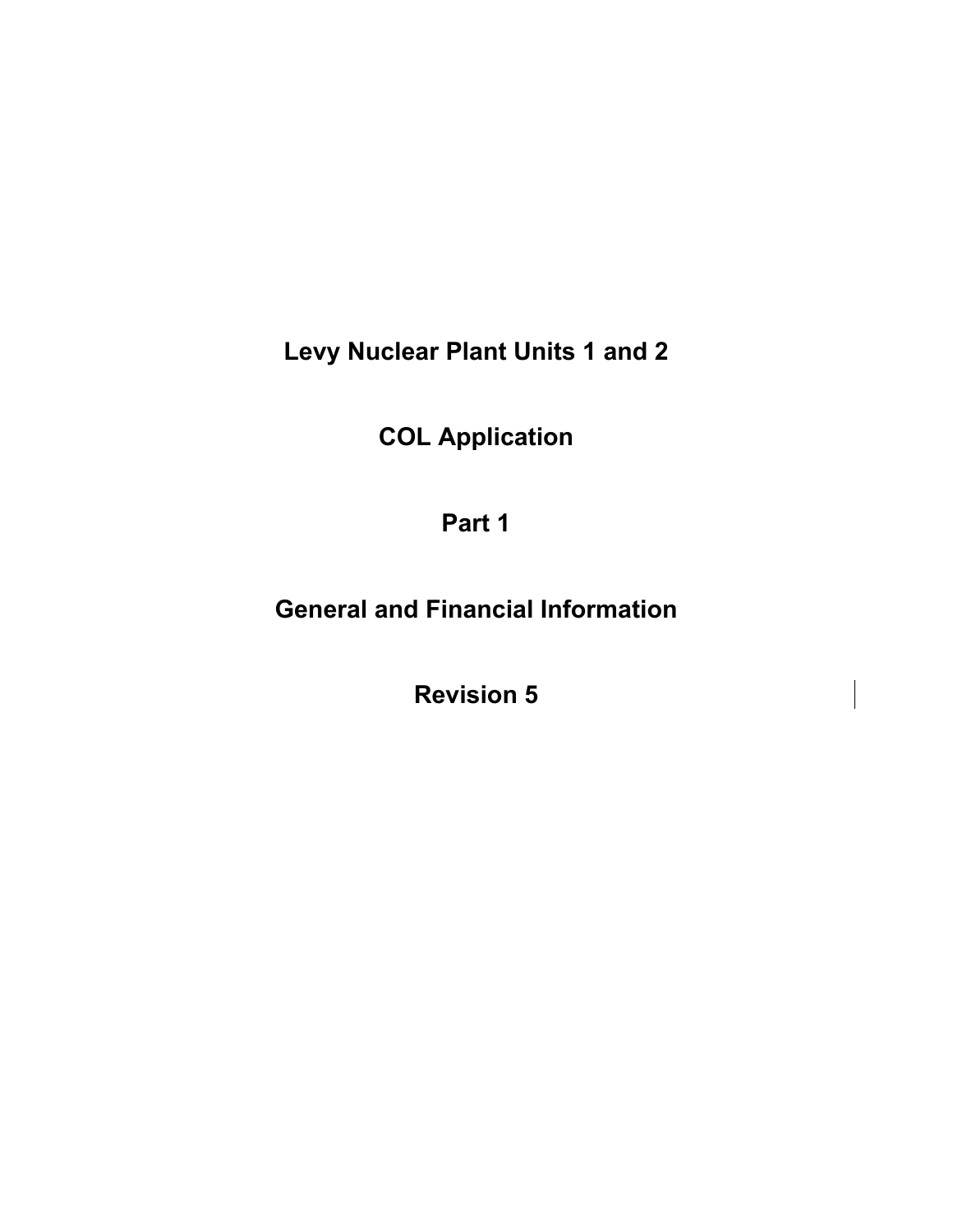# TABLE OF CONTENTS

| Section                                                              | Title                                                                                                                                                                                                                 | Page |
|----------------------------------------------------------------------|-----------------------------------------------------------------------------------------------------------------------------------------------------------------------------------------------------------------------|------|
| 1.0                                                                  |                                                                                                                                                                                                                       |      |
| 1.1                                                                  |                                                                                                                                                                                                                       |      |
| 1.1.1<br>1.1.2<br>1.1.3<br>1.1.4<br>1.1.5<br>1.1.6<br>1.1.7<br>1.1.8 | DESCRIPTION OF BUSINESS OCCUPATION OF APPLICANT 1-2<br>ORGANIZATION AND MANAGEMENT OF APPLICANT 1-3<br>CLASS AND PERIOD OF LICENSE SOUGHT AND AUTHORIZED USES  1-9<br>REGULATORY AGENCIES AND LOCAL PUBLICATIONS  1-9 |      |
| 2.0                                                                  |                                                                                                                                                                                                                       |      |
| 2.1                                                                  |                                                                                                                                                                                                                       |      |
| 2.2                                                                  |                                                                                                                                                                                                                       |      |
| 3.0                                                                  |                                                                                                                                                                                                                       |      |
| 3.1                                                                  | DECOMMISSIONING COSTS AND FUNDING - STATUS REPORTING  3-1                                                                                                                                                             |      |
| 3.2                                                                  | RECORDKEEPING PLANS RELATED TO DECOMMISSIONING FUNDING . 3-1                                                                                                                                                          |      |
| 4.0                                                                  | RESTRICTED DATA AND CLASSIFIED NATIONAL SECURITY                                                                                                                                                                      |      |
| <b>APPENDIX A</b>                                                    |                                                                                                                                                                                                                       |      |

 $\overline{\mathsf{I}}$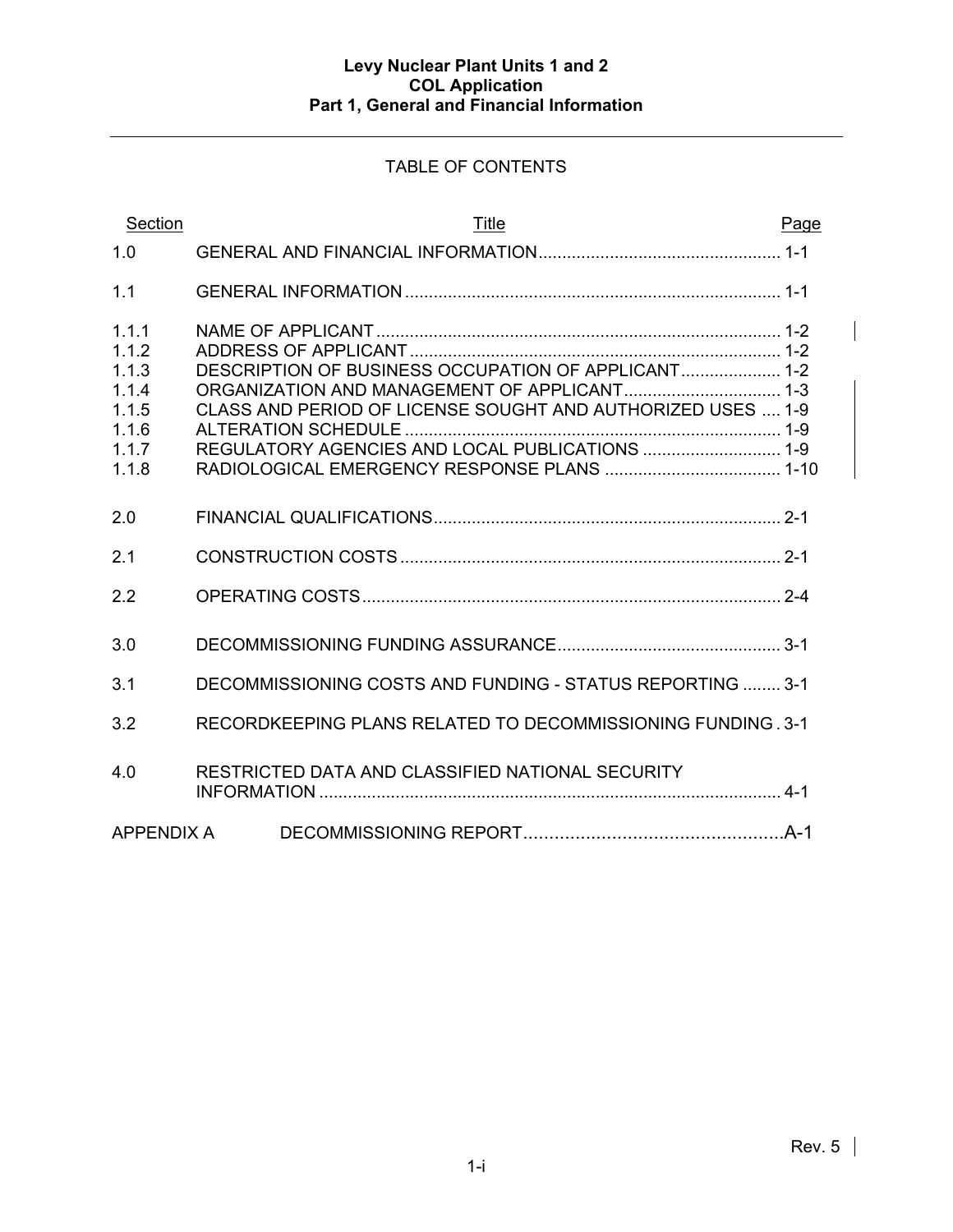# LIST OF TABLES

# Number Title

A-1 Decommissioning Costs per Unit for LNP 1 and 2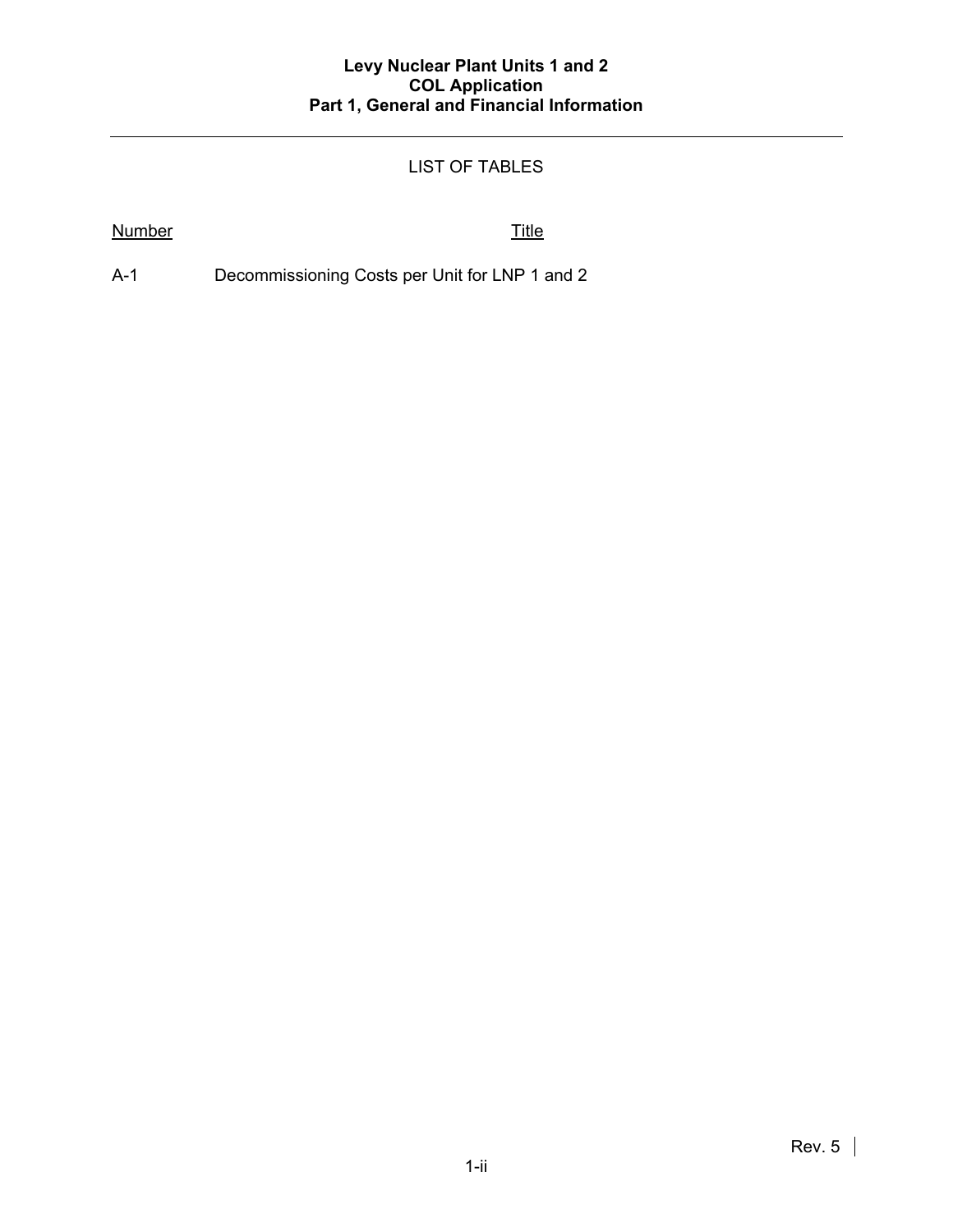## 1.0 GENERAL AND FINANCIAL INFORMATION

### 1.1 GENERAL INFORMATION

Pursuant to Sections 103 and 185(b) of the Atomic Energy Act, and 10 CFR Part 52, Subpart C, Duke Energy Florida, Inc.  $(DEF)^1$ , an indirect wholly-owned subsidiary of Duke Energy Corporation, hereby applies to the U.S. Nuclear Regulatory Commission (NRC) for a combined license (COL) to construct and operate Levy Nuclear Plant, Units 1 and 2 (LNP 1 and 2). LNP 1 and 2 is a two-unit Westinghouse AP1000 standard design for a pressurized water reactor. DEF also applies for such other licenses as would be required to receive, possess and use source, special nuclear and byproduct material in connection with the operation of LNP 1 and 2.

On July 2, 2012, a merger occurred between Duke Energy Corporation and Progress Energy, Inc. Through this merger, Duke Energy Corporation became the ultimate holding company of Progress Energy, Inc. Progress Energy, Inc. continues to be the parent of Florida Progress Corporation, which is the direct parent of DEF. Following the July 2012 merger, Duke Energy Corporation, the holding company and ultimate parent of DEF, is now the largest electric power holding company in the United States with more than \$100 billion in total assets. Duke Energy Corporation is duly organized and existing under the laws of the State of Delaware. The company's general office, and principal place of business, is located in Charlotte, North Carolina, and through its subsidiaries, also transacts business on a regular basis in South Carolina, Kentucky, Ohio, Florida, and Indiana. It is an investor-owned corporation focused on electric power and gas distribution operations, and other energy services in both North and South America. Through its regulated electric and gas utility operating companies, Duke Energy Carolinas, Duke Energy Ohio, Duke Energy Indiana, Duke Energy Kentucky, Duke Energy Progress and Duke Energy Florida, Duke Energy Corporation operates more than 57,000 MW of regulated electric generation and 8,100 MW of unregulated electric generation in the United States. A diverse fuel mix of nuclear, coal-fired, hydro-electric and combustionturbine generation allows Duke Energy Corporation to provide this generating capacity to more than 7 million electric and 0.5 million gas customers located in the combined service territories of these operating companies. Duke Energy Corporation is a Fortune 250 company, and its shares are publicly held and listed for trading on the New York Stock Exchange under the symbol DUK.

Figure 1.1-1 illustrates the organizational position of each company relative to the others shown.

 $\overline{a}$  $1$  On February 6, 2013, Florida Power Corporation d/b/a Progress Energy Florida, Inc., filed amended articles of incorporation with the Florida Department of State to change its corporate name to Duke Energy Florida, Inc. This name change was effective on April 29, 2013.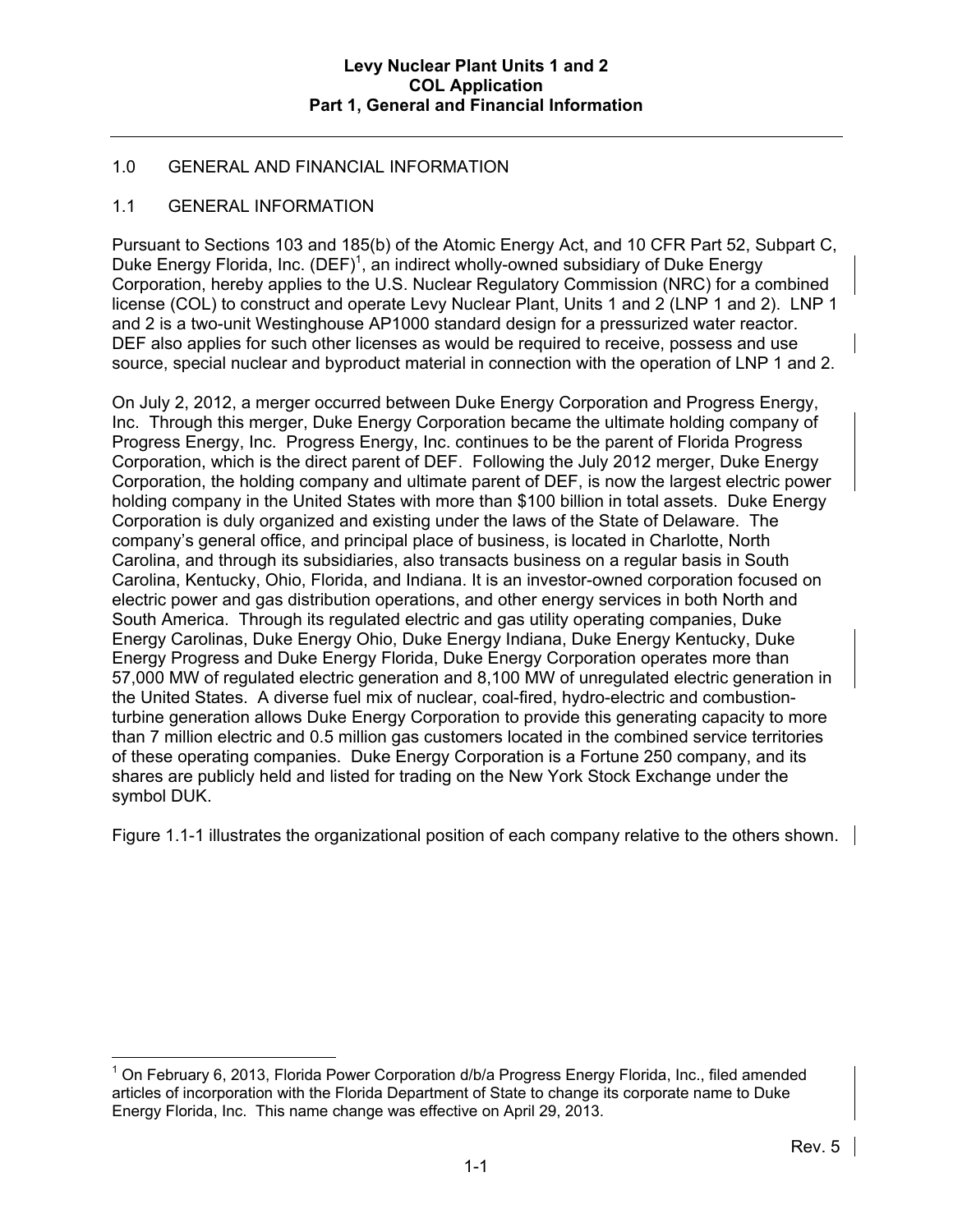

Figure 1.1-1: Duke Energy Corporation Organizational Structure

This application and supporting environmental report are intended to provide sufficient information for the NRC to complete its technical and environmental reviews and allow the NRC to make the finding required by 10 CFR 52.97 in support of the issuance of a COL for LNP 1 and 2. The following is the application filing and content information required by 10 CFR 50.33.

1.1.1 NAME OF APPLICANT

Duke Energy Florida, Inc.

1.1.2 ADDRESS OF APPLICANT

Duke Energy Florida, Inc. 299 First Avenue North St. Petersburg, FL 33701

# 1.1.3 DESCRIPTION OF BUSINESS OCCUPATION OF APPLICANT

Duke Energy Corporation is a holding company that owns non-regulated and regulated subsidiaries, including DEF. DEF, the applicant for the LNP 1 and 2 COLs, is primarily engaged in the generation, transmission, distribution, and sale of electricity in portions of central and north Florida. DEF serves approximately 1.7 million customers in a territory encompassing over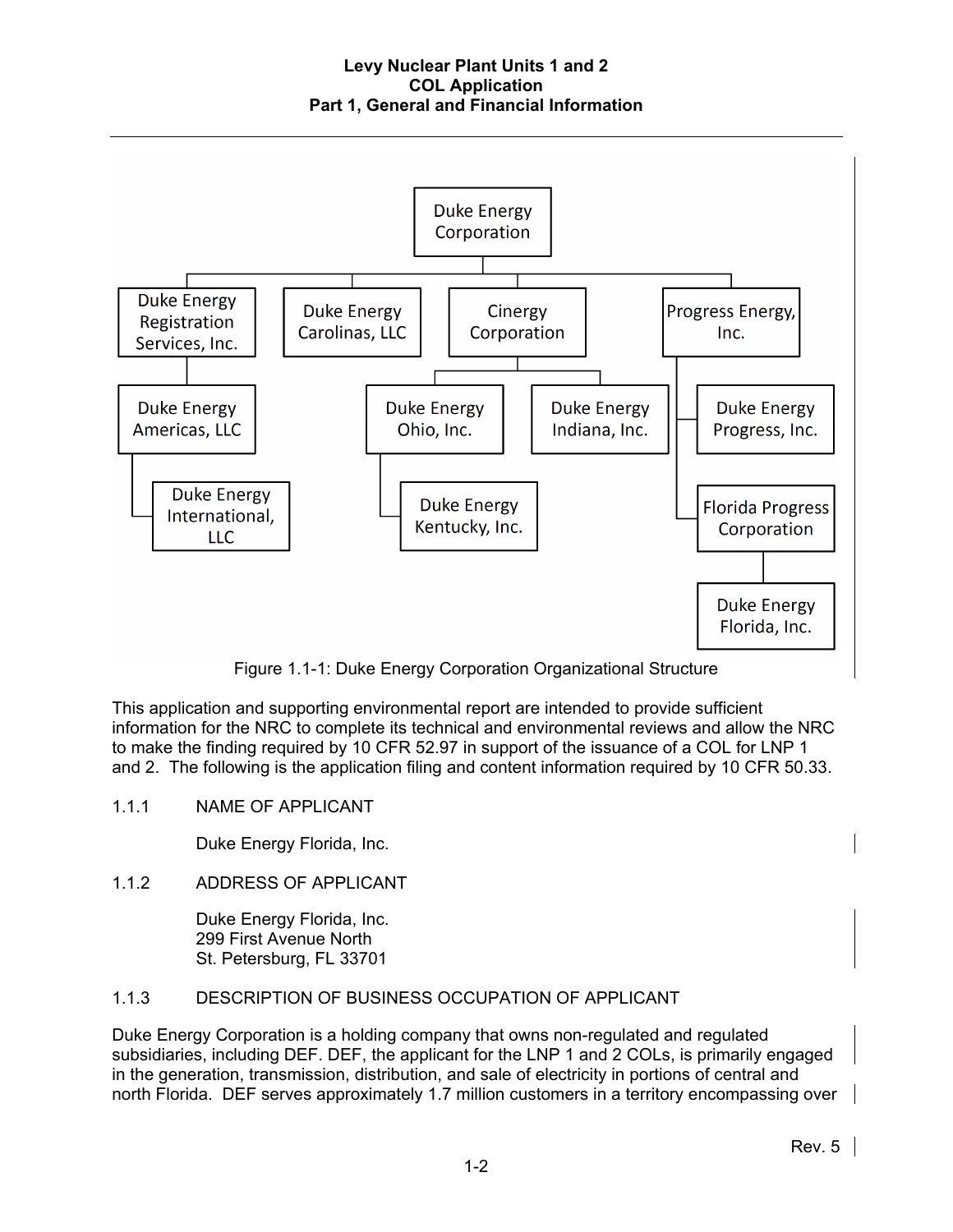20,000 square miles, including the cities of St. Petersburg, Clearwater, and areas surrounding Orlando. DEF owns and operates the Crystal River plant.

DEF is a regulated public utility, and is subject to the regulatory provisions of the Florida Public Service Commission (FPSC), the United States Nuclear Regulatory Commission (NRC) and the Federal Energy Regulatory Commission (FERC).

1.1.4 ORGANIZATION AND MANAGEMENT OF APPLICANT

1.1.4.1 Duke Energy Florida, Inc.

The business of DEF is conducted by its own Board of Directors, although for internal governance purposes, the Duke Energy Corporation Board of Directors also has approval authority over certain types of transactions.

The business address, names and citizenship of the current directors of DEF are as follows:

Duke Energy Florida, Inc. 299 First Avenue North St. Petersburg, FL 33701

| <b>Name</b>           | <b>Citizenship</b> |  |  |  |  |
|-----------------------|--------------------|--|--|--|--|
| Lynn J. Good          | US                 |  |  |  |  |
| Dhiaa M. Jamil        | US                 |  |  |  |  |
| Julia S. Janson       | US                 |  |  |  |  |
| <b>B.</b> Keith Trent | US                 |  |  |  |  |
| Lloyd M. Yates        | US                 |  |  |  |  |

The business address, names, current titles and citizenship of the current executive officers and senior nuclear leadership of DEF are as follows:

Duke Energy Florida, Inc. 299 First Avenue North St. Petersburg, FL 33701

| <b>Name and Position</b>                               | <b>Citizenship</b> |  |  |  |
|--------------------------------------------------------|--------------------|--|--|--|
| James E. Rogers<br><b>Chief Executive Officer</b>      | US                 |  |  |  |
| Joseph W. Donahue<br>Vice President, Nuclear Oversight | US                 |  |  |  |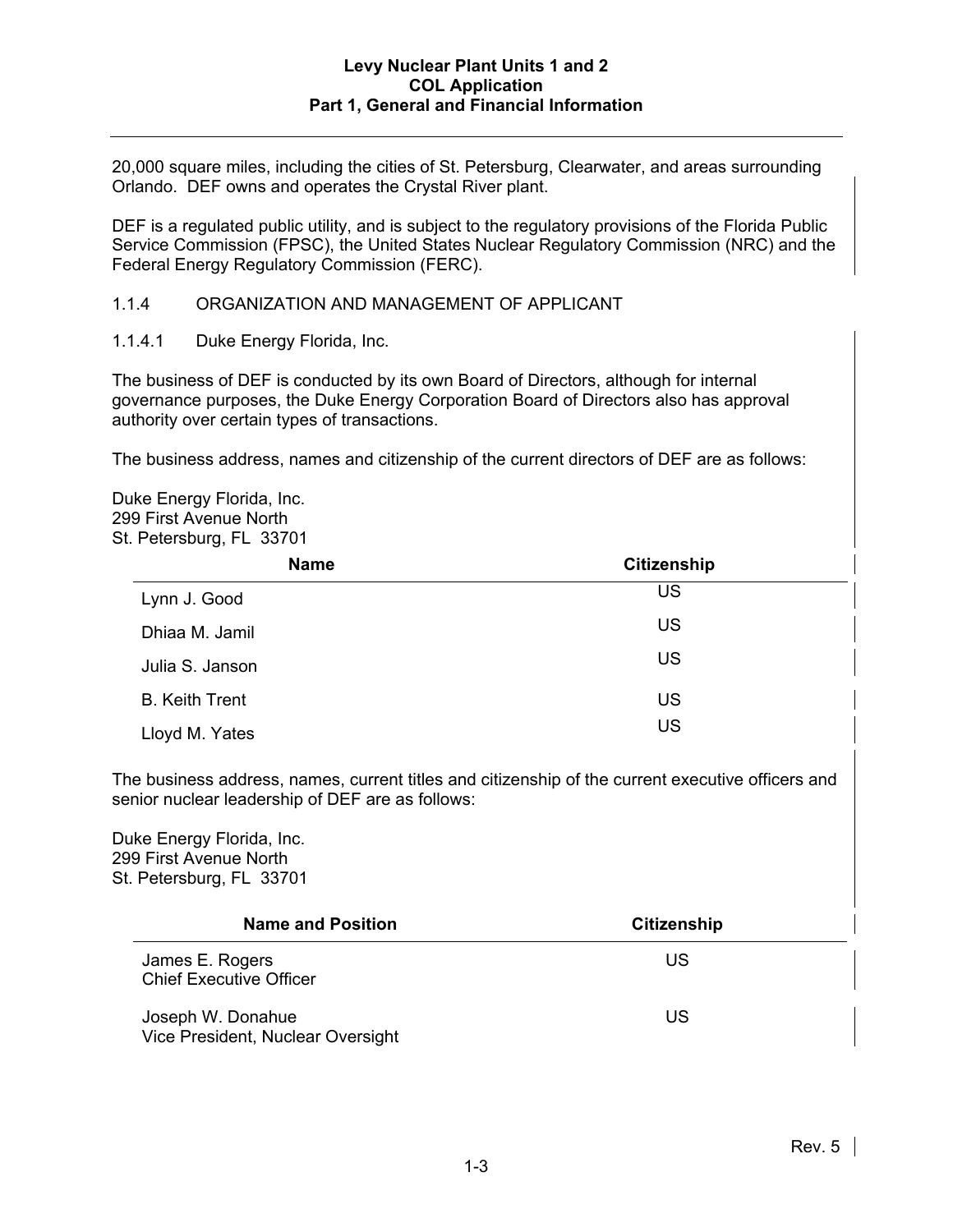| <b>Name and Position</b>                                                                                            | <b>Citizenship</b> |
|---------------------------------------------------------------------------------------------------------------------|--------------------|
| Robert J. Duncan<br><b>Senior Vice President</b><br>Catawba and McGuire                                             | <b>US</b>          |
| Christopher M. Fallon<br>Vice President, Nuclear Development                                                        | <b>US</b>          |
| T. P. Gillespie, Jr.<br>Senior Vice President, Oconee and Robinson                                                  | <b>US</b>          |
| R. Alexander Glenn<br>President                                                                                     | <b>US</b>          |
| Lynn J. Good<br><b>Executive Vice President and Chief Financial</b><br>Officer                                      | <b>US</b>          |
| Dhiaa M. Jamil<br><b>Executive Vice President and President, Duke</b><br><b>Energy Nuclear</b>                      | <b>US</b>          |
| Julia S. Janson<br><b>Executive Vice President and Chief Legal</b><br>Officer                                       | <b>US</b>          |
| Garry D. Miller<br>Senior Vice President, Nuclear Engineering                                                       | <b>US</b>          |
| John W. Pitesa<br>Senior Vice President and<br><b>Chief Nuclear Officer</b>                                         | <b>US</b>          |
| Regis T. Repko<br>Senior Vice President,<br><b>Harris and Brunswick</b>                                             | <b>US</b>          |
| <b>B. Keith Trent</b><br><b>Executive Vice President and Chief Operating</b><br><b>Officer, Regulated Utilities</b> | <b>US</b>          |
| Jennifer L. Weber<br><b>Executive Vice President and Chief Human</b><br><b>Resources Officer</b>                    | US                 |
| Lloyd M. Yates<br><b>Executive Vice President, Regulated Utilities</b>                                              | US                 |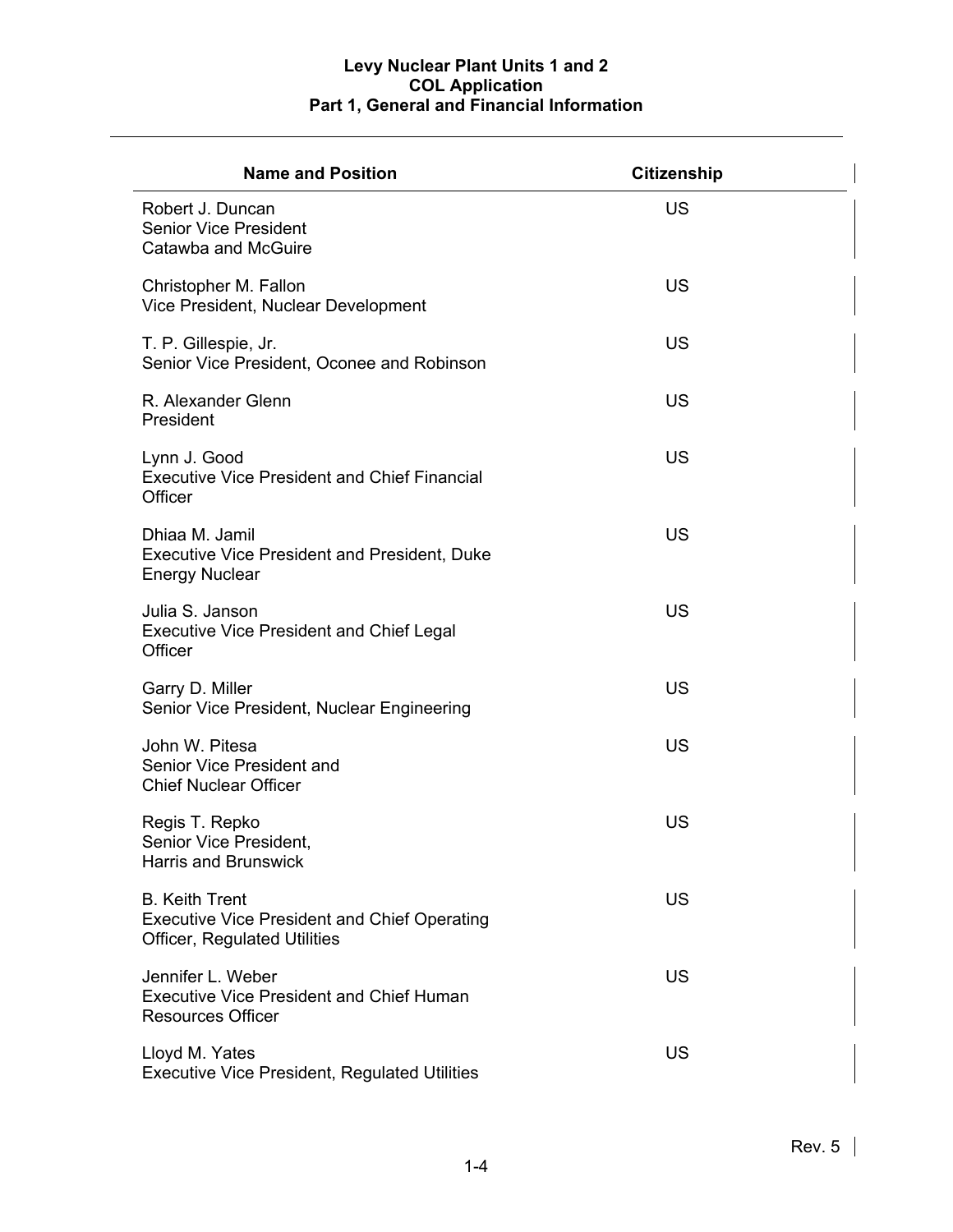| <b>Name and Position</b>                                                                                                                                                                                                                                                                                  | <b>Citizenship</b> |  |  |  |  |
|-----------------------------------------------------------------------------------------------------------------------------------------------------------------------------------------------------------------------------------------------------------------------------------------------------------|--------------------|--|--|--|--|
| Steven K. Young<br>Vice President, Chief Accounting Officer and<br>Controller                                                                                                                                                                                                                             | <b>US</b>          |  |  |  |  |
| 1.1.4.2<br>Parent Company Organization                                                                                                                                                                                                                                                                    |                    |  |  |  |  |
| 1.1.4.2.1<br>Duke Energy Corporation                                                                                                                                                                                                                                                                      |                    |  |  |  |  |
| Duke Energy Corporation is a holding company and ultimate parent of DEF. The business of<br>Duke Energy Corporation is conducted by the Duke Energy Corporation Board of Directors.<br>The business address, names and citizenship of the current directors of Duke Energy<br>Corporation are as follows: |                    |  |  |  |  |
| <b>Duke Energy Corporation</b><br>550 South Tryon Street<br>Charlotte, NC 28202                                                                                                                                                                                                                           |                    |  |  |  |  |
| <b>Name</b>                                                                                                                                                                                                                                                                                               | <b>Citizenship</b> |  |  |  |  |
|                                                                                                                                                                                                                                                                                                           |                    |  |  |  |  |
| William Barnet III                                                                                                                                                                                                                                                                                        | US                 |  |  |  |  |
| G. Alex Bernhardt, Sr.                                                                                                                                                                                                                                                                                    | <b>US</b>          |  |  |  |  |
| Michael G. Browning                                                                                                                                                                                                                                                                                       | US                 |  |  |  |  |
| Harris E. DeLoach, Jr.                                                                                                                                                                                                                                                                                    | US                 |  |  |  |  |
| Daniel R. DiMicco                                                                                                                                                                                                                                                                                         | <b>US</b>          |  |  |  |  |
| John H. Forsgren                                                                                                                                                                                                                                                                                          | US                 |  |  |  |  |
| Ann Maynard Gray                                                                                                                                                                                                                                                                                          | US                 |  |  |  |  |
| James H. Hance, Jr.                                                                                                                                                                                                                                                                                       | US                 |  |  |  |  |
| John T. Herron                                                                                                                                                                                                                                                                                            | US                 |  |  |  |  |
| James B. Hyler, Jr.                                                                                                                                                                                                                                                                                       | US                 |  |  |  |  |
| E. Marie McKee                                                                                                                                                                                                                                                                                            | US                 |  |  |  |  |
| E. James Reinsch                                                                                                                                                                                                                                                                                          | US                 |  |  |  |  |
| James T. Rhodes                                                                                                                                                                                                                                                                                           | <b>US</b>          |  |  |  |  |
| James E. Rogers                                                                                                                                                                                                                                                                                           | US                 |  |  |  |  |
| Carlos A. Saladrigas                                                                                                                                                                                                                                                                                      | US                 |  |  |  |  |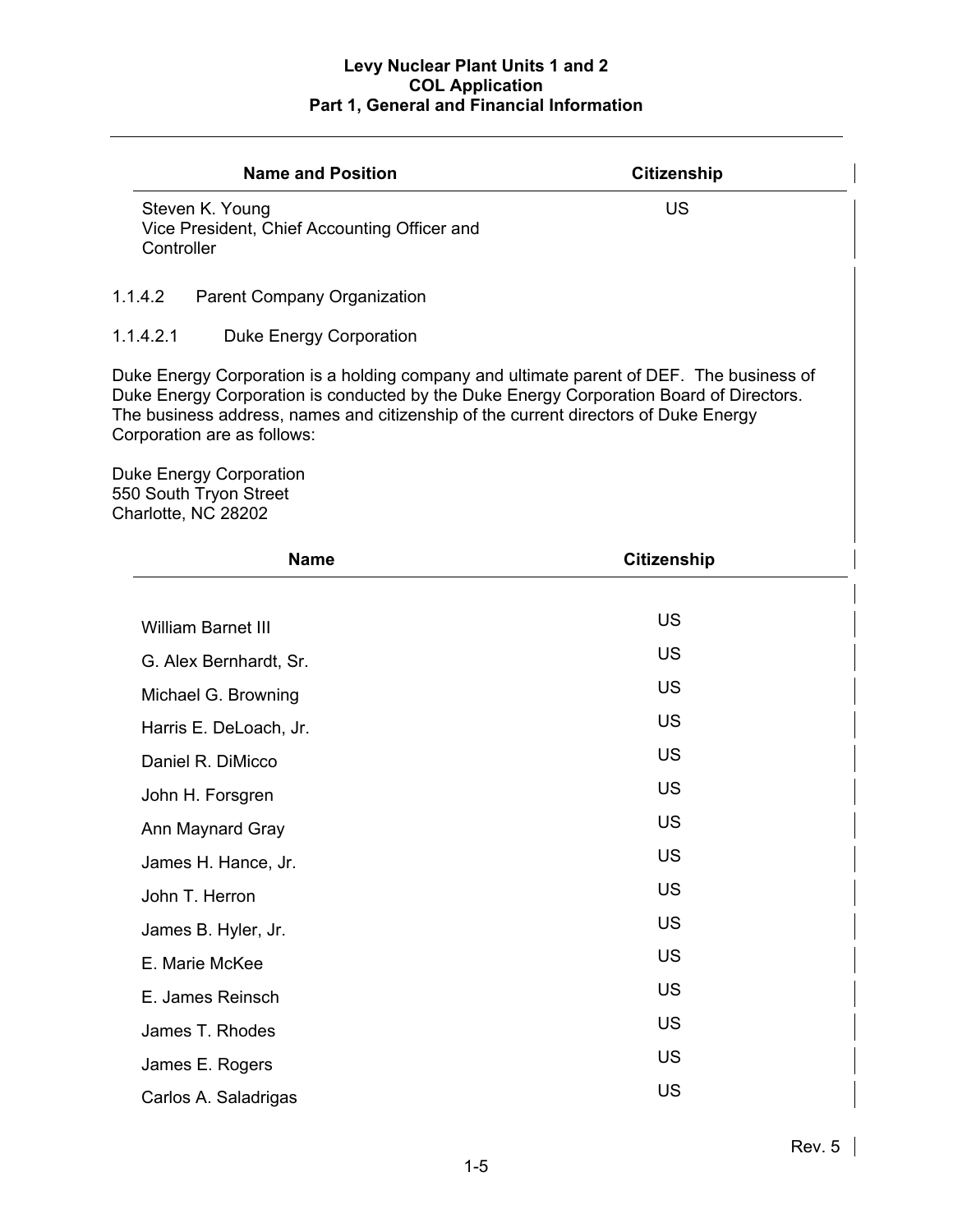| <b>Name</b>                                                                                                                                                                                             | <b>Citizenship</b> |  |  |  |
|---------------------------------------------------------------------------------------------------------------------------------------------------------------------------------------------------------|--------------------|--|--|--|
| Philip R. Sharp                                                                                                                                                                                         | US                 |  |  |  |
| The business address, names, current titles and citizenship of the current executive officers of<br>Duke Energy Corporation are as follows:<br><b>Duke Energy Corporation</b><br>550 South Tryon Street |                    |  |  |  |
| Charlotte, NC 28202                                                                                                                                                                                     |                    |  |  |  |
| <b>Name and Position</b>                                                                                                                                                                                | <b>Citizenship</b> |  |  |  |
| James E. Rogers<br><b>President and Chief Executive Officer</b>                                                                                                                                         | <b>US</b>          |  |  |  |
| Lynn J. Good<br><b>Executive Vice President and Chief Financial</b><br>Officer                                                                                                                          | <b>US</b>          |  |  |  |
| Dhiaa M. Jamil<br><b>Executive Vice President and President, Duke</b><br><b>Energy Nuclear</b>                                                                                                          | <b>US</b>          |  |  |  |
| Julia S. Janson<br>Executive Vice President, Chief Legal Officer and<br><b>Corporate Secretary</b>                                                                                                      | <b>US</b>          |  |  |  |
| Marc E. Manly<br><b>Executive Vice President and President,</b><br><b>Commercial Businesses</b>                                                                                                         | <b>US</b>          |  |  |  |
| John W. Pitesa<br>Senior Vice President and Chief Nuclear Officer                                                                                                                                       | US                 |  |  |  |
| <b>B. Keith Trent</b><br><b>Executive Vice President and Chief Operating</b><br><b>Officer, Regulated Utilities</b>                                                                                     | <b>US</b>          |  |  |  |
| Jennifer L. Weber<br><b>Executive Vice President and Chief Human</b><br><b>Resources Officer</b>                                                                                                        | US                 |  |  |  |
| Lloyd M. Yates<br><b>Executive Vice President, Regulated Utilities</b>                                                                                                                                  | US                 |  |  |  |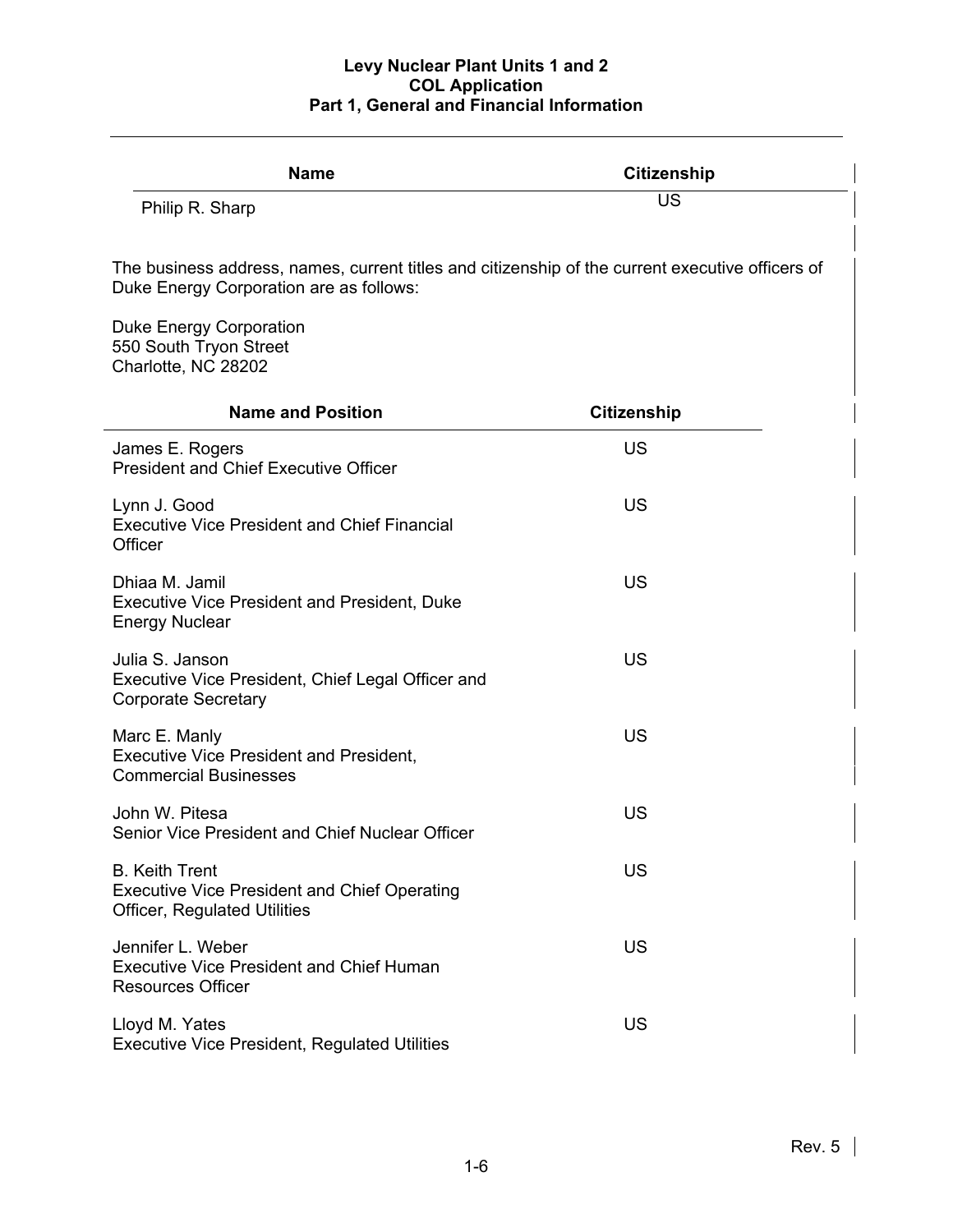| <b>Name and Position</b>                                                                                                                                                                                                                                                                                                                                                                                                                                                                                                         | <b>Citizenship</b> |  |  |  |  |
|----------------------------------------------------------------------------------------------------------------------------------------------------------------------------------------------------------------------------------------------------------------------------------------------------------------------------------------------------------------------------------------------------------------------------------------------------------------------------------------------------------------------------------|--------------------|--|--|--|--|
| Steven K. Young<br>Vice President, Chief Accounting Officer and<br>Controller                                                                                                                                                                                                                                                                                                                                                                                                                                                    | US                 |  |  |  |  |
| 1.1.4.2.2<br>Progress Energy, Inc.                                                                                                                                                                                                                                                                                                                                                                                                                                                                                               |                    |  |  |  |  |
| Progress Energy, Inc. is a direct subsidiary of Duke Energy Corporation. Progress Energy,<br>Inc. is the direct parent of Florida Progress Corporation, which in turn is the direct parent of<br>DEF. Progress Energy, Inc. is duly organized and existing under the laws of North Carolina,<br>and is located in Raleigh, NC. The business of Progress Energy, Inc. is conducted by its<br>Board of Directors. The business address, names and citizenship of the current directors of<br>Progress Energy, Inc. are as follows: |                    |  |  |  |  |
| Progress Energy, Inc.<br>410 South Wilmington Street<br>Raleigh, NC 27601                                                                                                                                                                                                                                                                                                                                                                                                                                                        |                    |  |  |  |  |
| <b>Name</b>                                                                                                                                                                                                                                                                                                                                                                                                                                                                                                                      | <b>Citizenship</b> |  |  |  |  |
| Lynn J. Good                                                                                                                                                                                                                                                                                                                                                                                                                                                                                                                     | <b>US</b>          |  |  |  |  |
| Julia S. Janson                                                                                                                                                                                                                                                                                                                                                                                                                                                                                                                  | <b>US</b>          |  |  |  |  |
| The business address, names, current titles and citizenship of the current executive officers of<br>Progress Energy, Inc. are as follows:                                                                                                                                                                                                                                                                                                                                                                                        |                    |  |  |  |  |
| Progress Energy, Inc.<br>410 South Wilmington Street<br>Raleigh, NC 27601                                                                                                                                                                                                                                                                                                                                                                                                                                                        |                    |  |  |  |  |
| <b>Name and Position</b>                                                                                                                                                                                                                                                                                                                                                                                                                                                                                                         | <b>Citizenship</b> |  |  |  |  |
| James E. Rogers<br><b>President and Chief Executive Officer</b>                                                                                                                                                                                                                                                                                                                                                                                                                                                                  | US                 |  |  |  |  |
| Lynn J. Good<br><b>Executive Vice President and Chief Financial</b><br>Officer                                                                                                                                                                                                                                                                                                                                                                                                                                                   | US                 |  |  |  |  |
| Julia S. Janson<br><b>Executive Vice President and Chief Legal Officer</b>                                                                                                                                                                                                                                                                                                                                                                                                                                                       | <b>US</b>          |  |  |  |  |
| Jennifer L. Weber<br><b>Executive Vice President and Chief Human</b><br><b>Resources Officer</b>                                                                                                                                                                                                                                                                                                                                                                                                                                 | <b>US</b>          |  |  |  |  |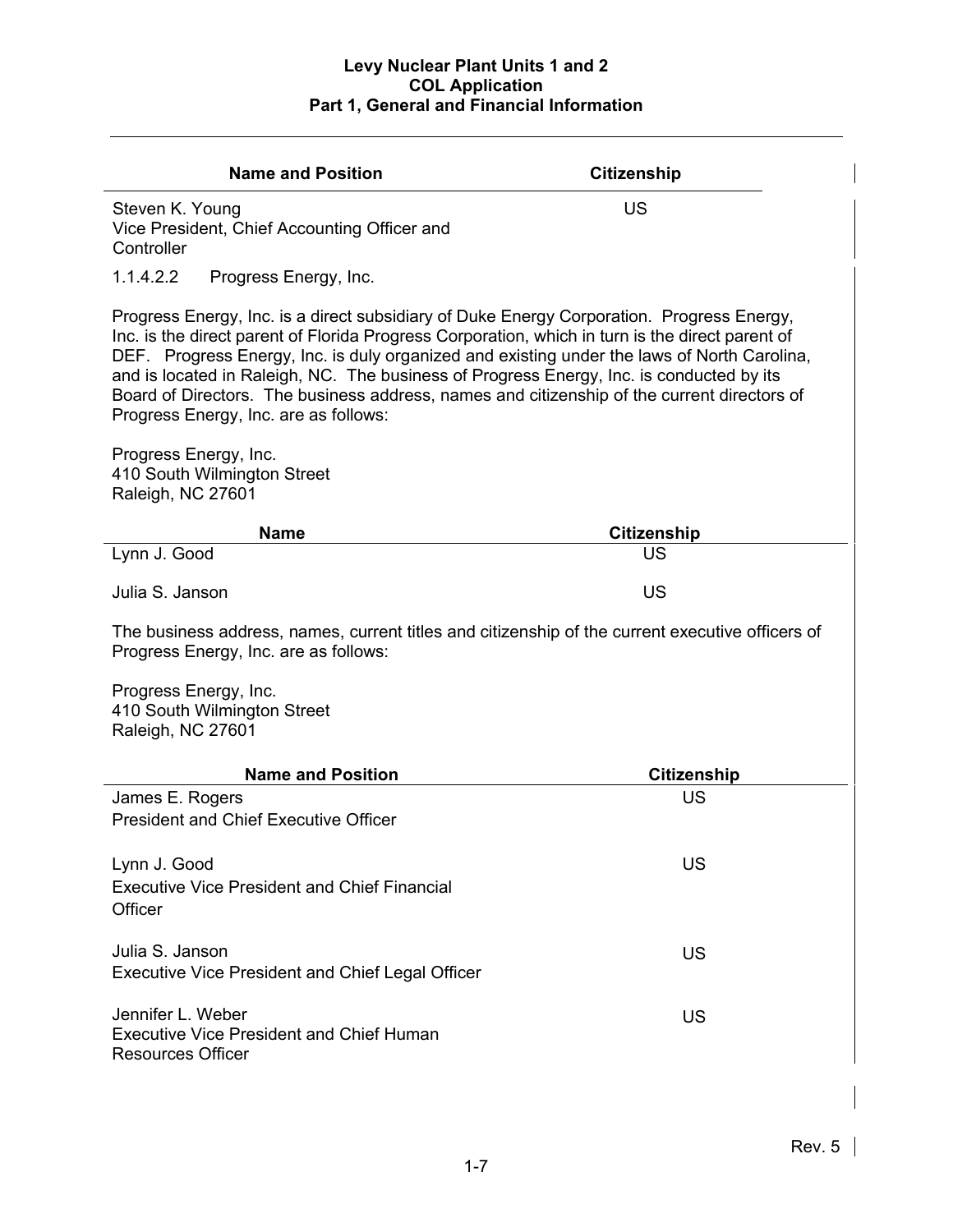| <b>Name and Position</b>                                                                                                                                                                                                                                                                                                                                                                                                                                                          | <b>Citizenship</b> |  |  |  |  |
|-----------------------------------------------------------------------------------------------------------------------------------------------------------------------------------------------------------------------------------------------------------------------------------------------------------------------------------------------------------------------------------------------------------------------------------------------------------------------------------|--------------------|--|--|--|--|
| Steven K. Young                                                                                                                                                                                                                                                                                                                                                                                                                                                                   | <b>US</b>          |  |  |  |  |
| <b>Chief Accounting Officer and Controller</b>                                                                                                                                                                                                                                                                                                                                                                                                                                    |                    |  |  |  |  |
| 1.1.4.2.3 Florida Progress Corporation                                                                                                                                                                                                                                                                                                                                                                                                                                            |                    |  |  |  |  |
| Florida Progress Corporation is a direct subsidiary of Progress Energy, Inc. Florida Progress<br>Corporation is the direct holding company of Duke Energy Florida, Inc. Florida Progress<br>Corporation is duly organized and existing under the laws of Florida. The business of Florida<br>Progress Corporation is conducted by its Board of Directors. The business address, names<br>and citizenship of the current directors of Florida Progress Corporation are as follows: |                    |  |  |  |  |
| <b>Florida Progress Corporation</b><br>410 South Wilmington Street<br>Raleigh, NC 27601                                                                                                                                                                                                                                                                                                                                                                                           |                    |  |  |  |  |
| <b>Name</b>                                                                                                                                                                                                                                                                                                                                                                                                                                                                       | <b>Citizenship</b> |  |  |  |  |
| Lynn J. Good                                                                                                                                                                                                                                                                                                                                                                                                                                                                      | <b>US</b>          |  |  |  |  |
| Dhiaa M. Jamil                                                                                                                                                                                                                                                                                                                                                                                                                                                                    | <b>US</b>          |  |  |  |  |
| James E. Rogers                                                                                                                                                                                                                                                                                                                                                                                                                                                                   | US                 |  |  |  |  |
| <b>B.</b> Keith Trent                                                                                                                                                                                                                                                                                                                                                                                                                                                             | US                 |  |  |  |  |
| Lloyd M. Yates                                                                                                                                                                                                                                                                                                                                                                                                                                                                    | <b>US</b>          |  |  |  |  |
| The business address, names, current titles and citizenship of the current executive officers of<br>Florida Progress Corporation are as follows:                                                                                                                                                                                                                                                                                                                                  |                    |  |  |  |  |
| <b>Florida Progress Corporation</b><br>410 South Wilmington Street<br>Raleigh, NC 27601                                                                                                                                                                                                                                                                                                                                                                                           |                    |  |  |  |  |
| <b>Name and Position</b>                                                                                                                                                                                                                                                                                                                                                                                                                                                          | <b>Citizenship</b> |  |  |  |  |
| Lynn J. Good<br>President                                                                                                                                                                                                                                                                                                                                                                                                                                                         | US                 |  |  |  |  |
| Steven Keith Young<br>Controller                                                                                                                                                                                                                                                                                                                                                                                                                                                  | US                 |  |  |  |  |
| 1.1.4.3<br>Foreign Ownership, Control or Domination                                                                                                                                                                                                                                                                                                                                                                                                                               |                    |  |  |  |  |
| DEF is a wholly owned subsidiary of Florida Progress Corporation, which in turn is a wholly<br>owned subsidiary of Progress Energy, Inc. Progress Energy, Inc. is a wholly owned subsidiary<br>of Duke Energy Corporation. The shares of common stock of Duke Energy Corporation are                                                                                                                                                                                              |                    |  |  |  |  |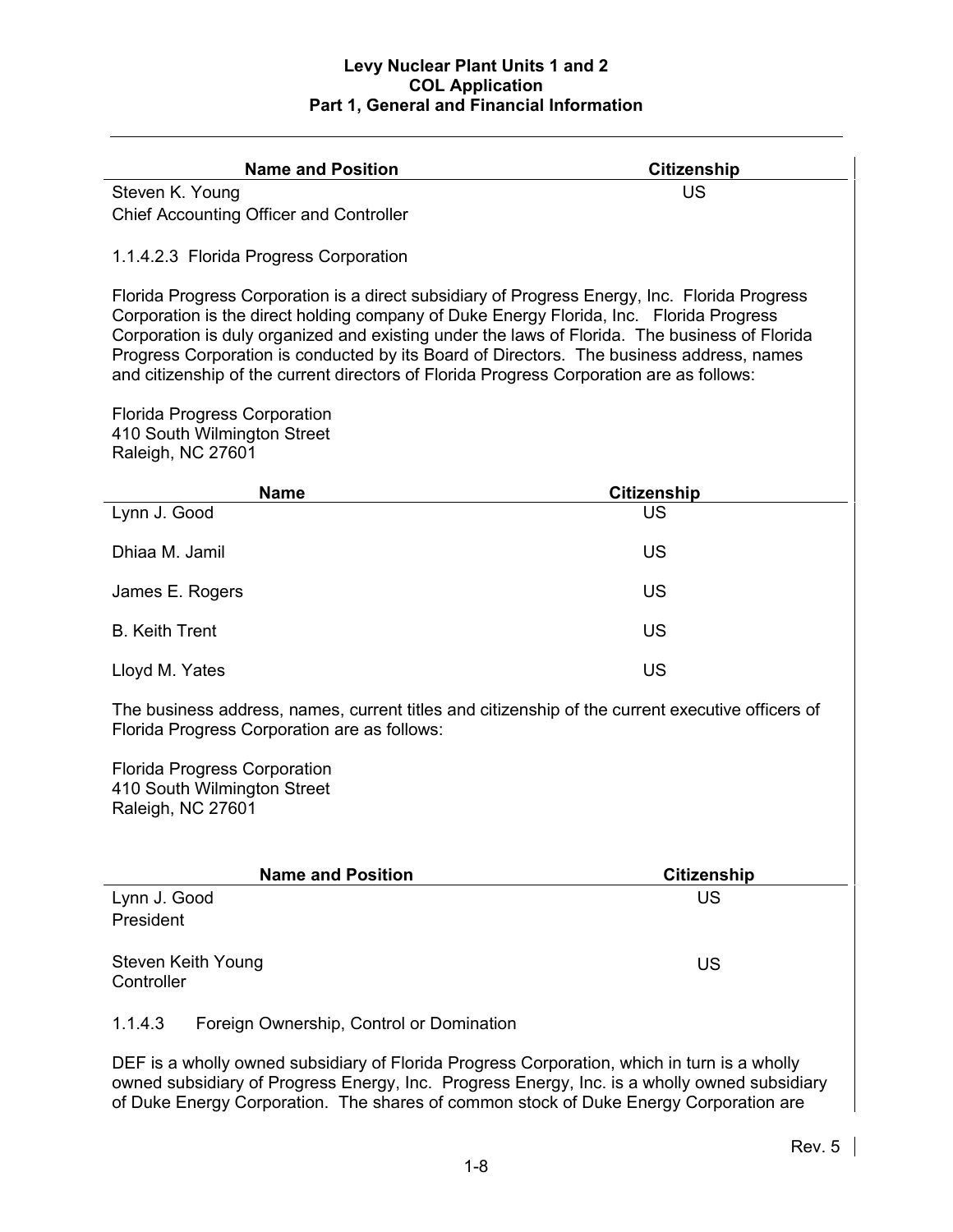publicly traded and widely held. The directors and officers of Duke Energy Corporation, Progress Energy, Inc., Florida Progress Corporation and DEF are U. S. citizens. Neither Duke Energy Corporation, as the ultimate parent company of DEF, Progress Energy, Inc., Florida Progress Corporation, nor DEF itself is owned, controlled, or dominated by any alien, foreign corporation, or foreign government.

## 1.1.5 CLASS AND PERIOD OF LICENSE SOUGHT AND AUTHORIZED USES

DEF requests issuance of a Class 103 Facility Operating License for a period of no less than 40 years beyond the Commission's determination in 10 CFR 52.103(g) or allowing operation during an interim period under 52.103(c). LNP 1 and 2 will be used to produce electricity for sale.

In addition, this application is for the necessary licenses issued under 10 CFR 30, 10 CFR 40, and 10 CFR 70 to receive, possess, and use byproduct, source and special nuclear material. Special nuclear material shall be in the form of reactor fuel and spent fuel, in accordance with limitations for storage and amounts required for reactor operation, as described in Part 2 of this application. Byproduct, source, and special nuclear material shall be in the form of sealed neutron sources for reactor startup and sealed sources for reactor instrumentation, radiation monitoring equipment, calibration, and fission detectors in amounts as required. In preparation for the initial fuel loading, limitations on byproduct material and Part 40 specifically licensed source material will be as described in this application. Following the 52.103(g) finding, byproduct, source, and special nuclear material in amounts as required, without restriction to chemical or physical form, shall be for sample analysis, instrument and equipment calibration, or associated with radioactive apparatus or components.

### 1.1.6 ALTERATION SCHEDULE

DEF does not propose to alter any production or utilization facility in connection with this application.

### 1.1.7 REGULATORY AGENCIES AND LOCAL PUBLICATIONS

The Federal Energy Regulatory Commission and the FPSC are the principal regulators of DEF's electric operations in Florida.

Federal Energy Regulatory Commission 888 First Street, NE Washington, DC 20426

Florida Public Service Commission 2540 Shumard Oak Blvd. Tallahassee, FL 32399-0850

Area and local news publications and addresses are provided below.

Citrus County Chronicle 1624 N. Meadowcrest Blvd Crystal River, FL 34429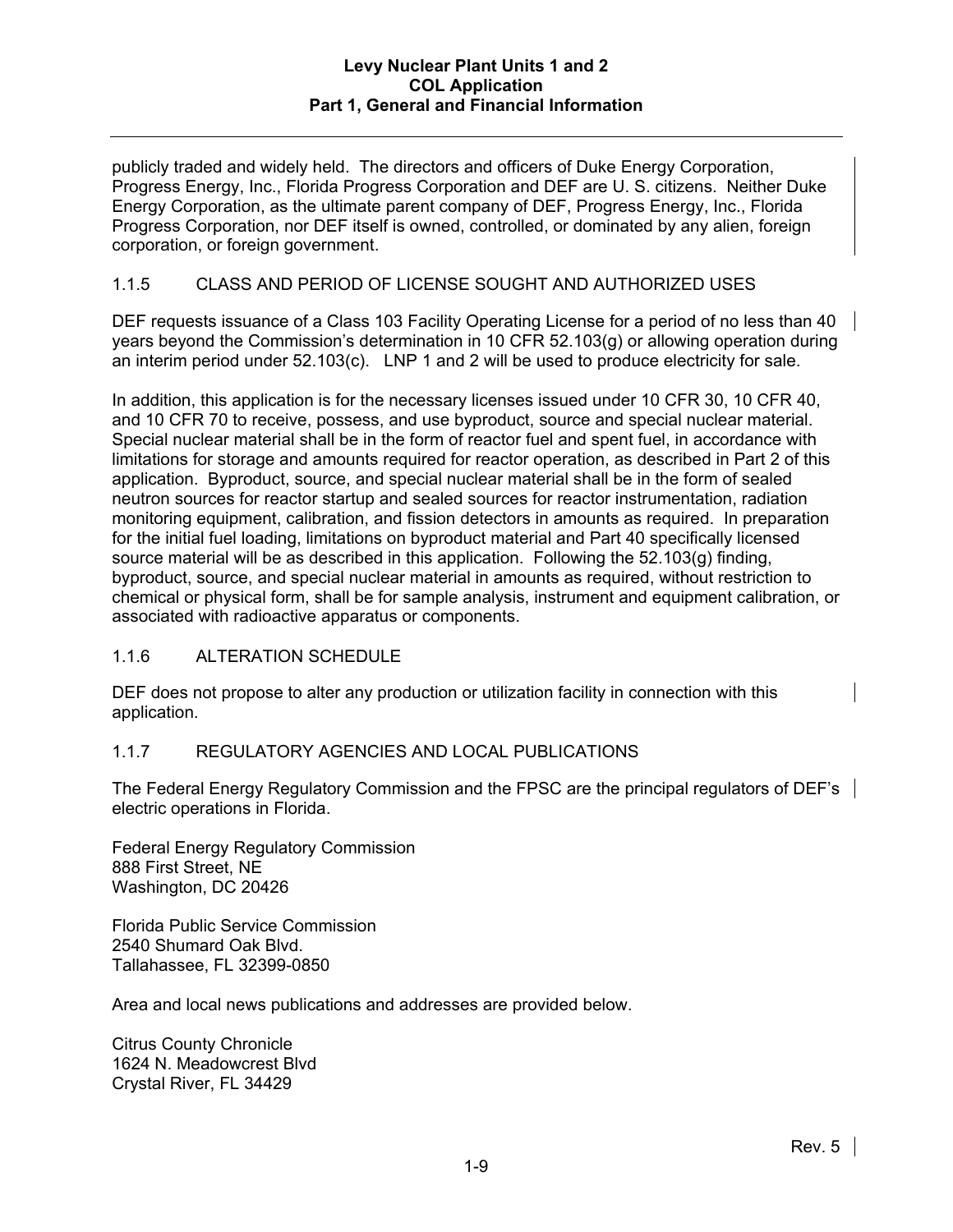Ocala Star Banner 2121 S. W. 19th Avenue Road Ocala, FL 34474

Chiefland Citizen PO Box 980 Chiefland, FL 32644

Nature Coast Newscaster PO Box 64 Yankeetown, FL 34498

### 1.1.8 RADIOLOGICAL EMERGENCY RESPONSE PLANS

DEF's approach for development of the Levy Nuclear Plant Units 1 and 2 Emergency Plan submitted as Part 5 of the COL application (COLA) involved development of an emergency plan based on current NRC and Federal Emergency Management Agency (FEMA) requirements and regulatory guidance into a document that addresses emergency preparedness for a new 2-unit site.

Emergency Preparedness Program elements described in the Levy Nuclear Plant Units 1 and 2 Emergency Plan are based, in part, on elements from the Crystal River 3 (CR3) Nuclear Plant Radiological Emergency Response Plan.

Elements of the CR3 Emergency Plan and the capability of the on-site and off-site emergency organizations to respond to, and recover from a classified emergency have been successfully demonstrated in actual events, periodic drills, and NRC/FEMA evaluated exercises in support of CR3.

The Levy Nuclear Plant Units 1 and 2 Emergency Plan describes similar Emergency Preparedness Program elements and processes as the CR3 Radiological Emergency Response Plan; and provides "reasonable assurance that adequate protective measures can and will be taken in the event of a radiological emergency."

The COLA emergency plan meets all current NRC requirements and regulatory guidance and was developed as a comprehensive "complete and integrated" emergency plan, in accordance with Regulatory Guide 1.206, Section C.I.13.3.1. The Levy Nuclear Plant Units 1 and 2 Emergency Plan, in conjunction with State and county plans, assures that adequate protective measures can be taken to protect on-site personnel and the public in the event of an emergency at the site.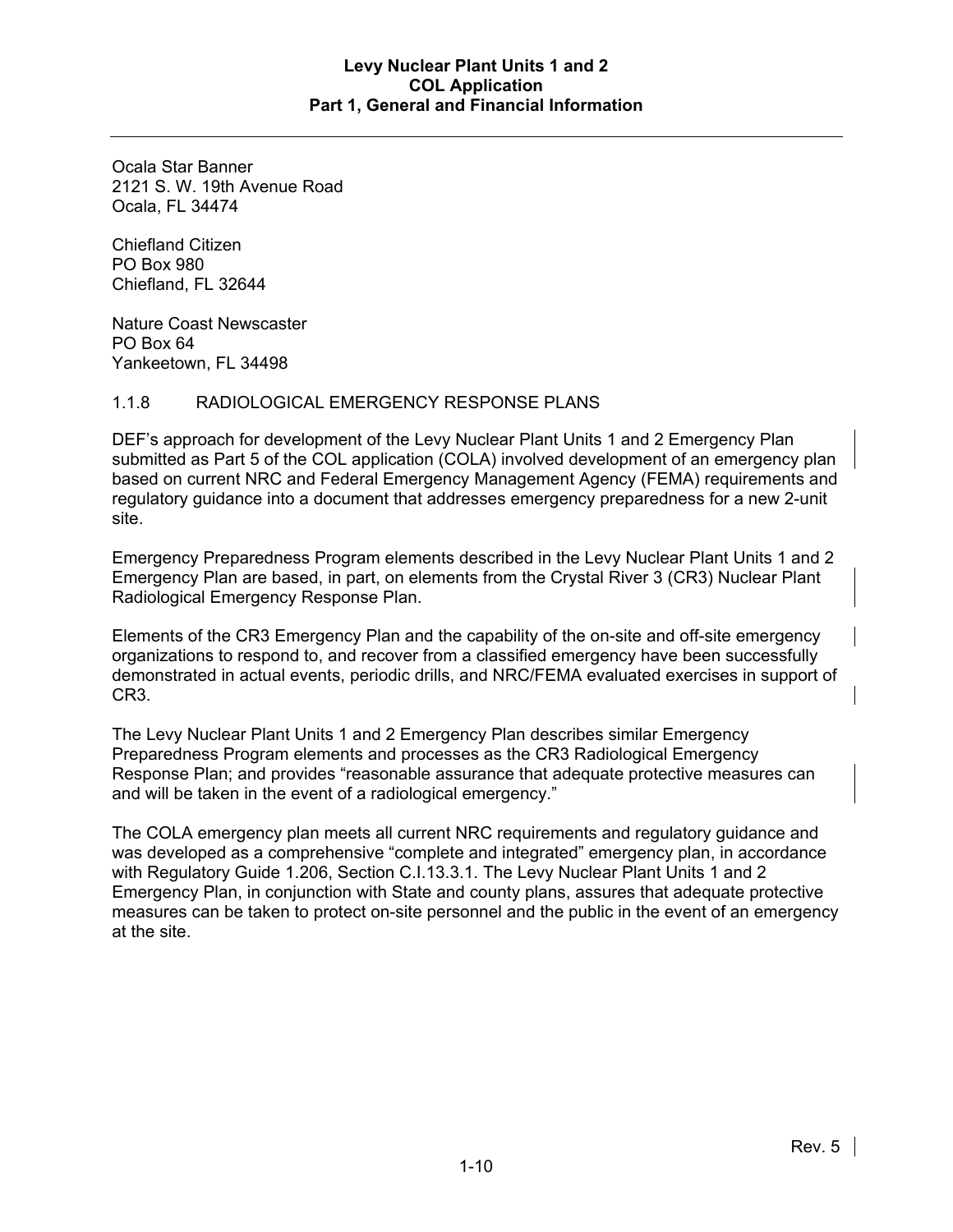# 2.0 FINANCIAL QUALIFICATIONS

2.1 CONSTRUCTION COSTS

*Proprietary Information – Withheld under 10 CFR 2.390 (a)(4) (See COL Application Part 9.1)*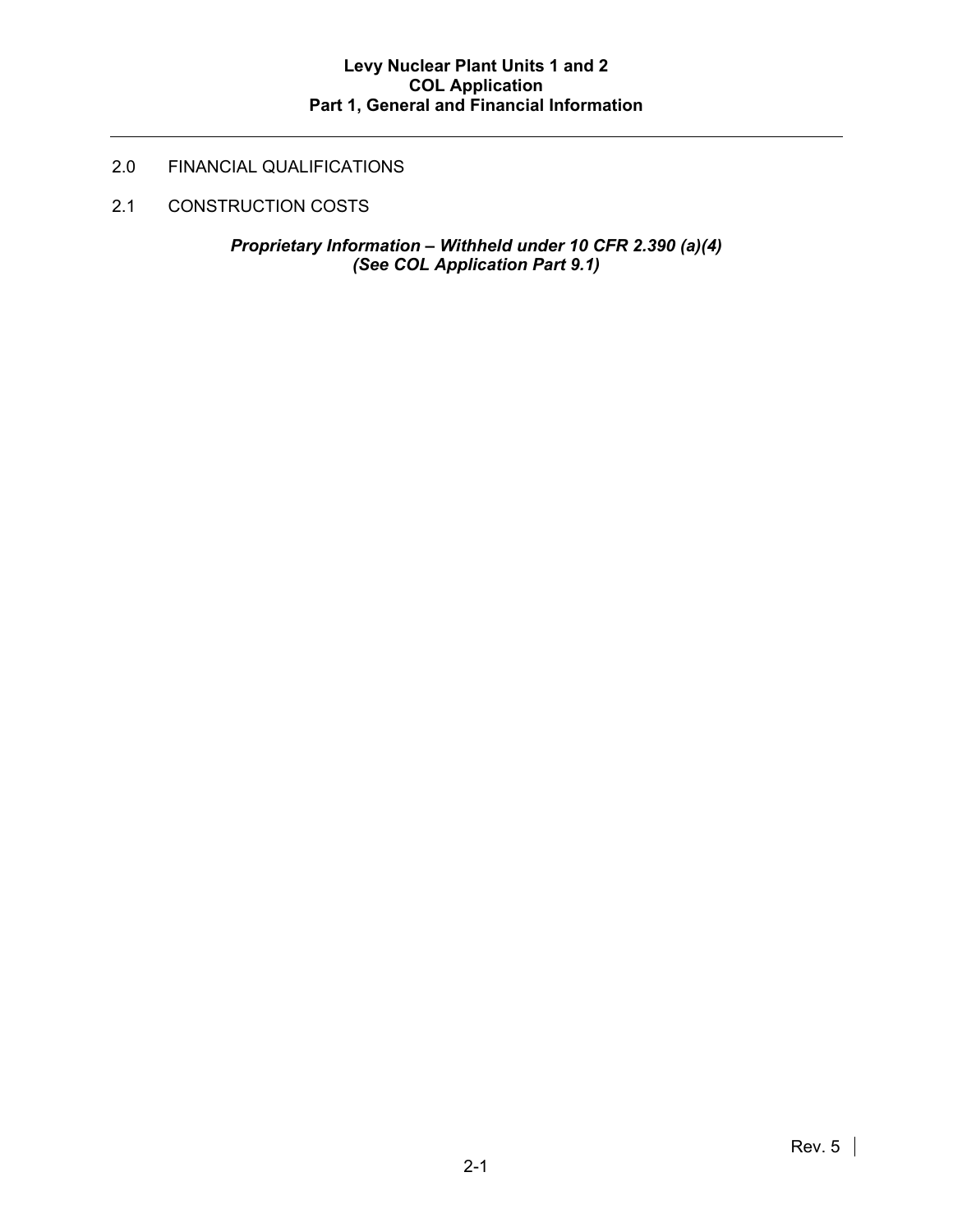*Proprietary Information – Withheld under 10 CFR 2.390 (a)(4) (See COL Application Part 9.1)*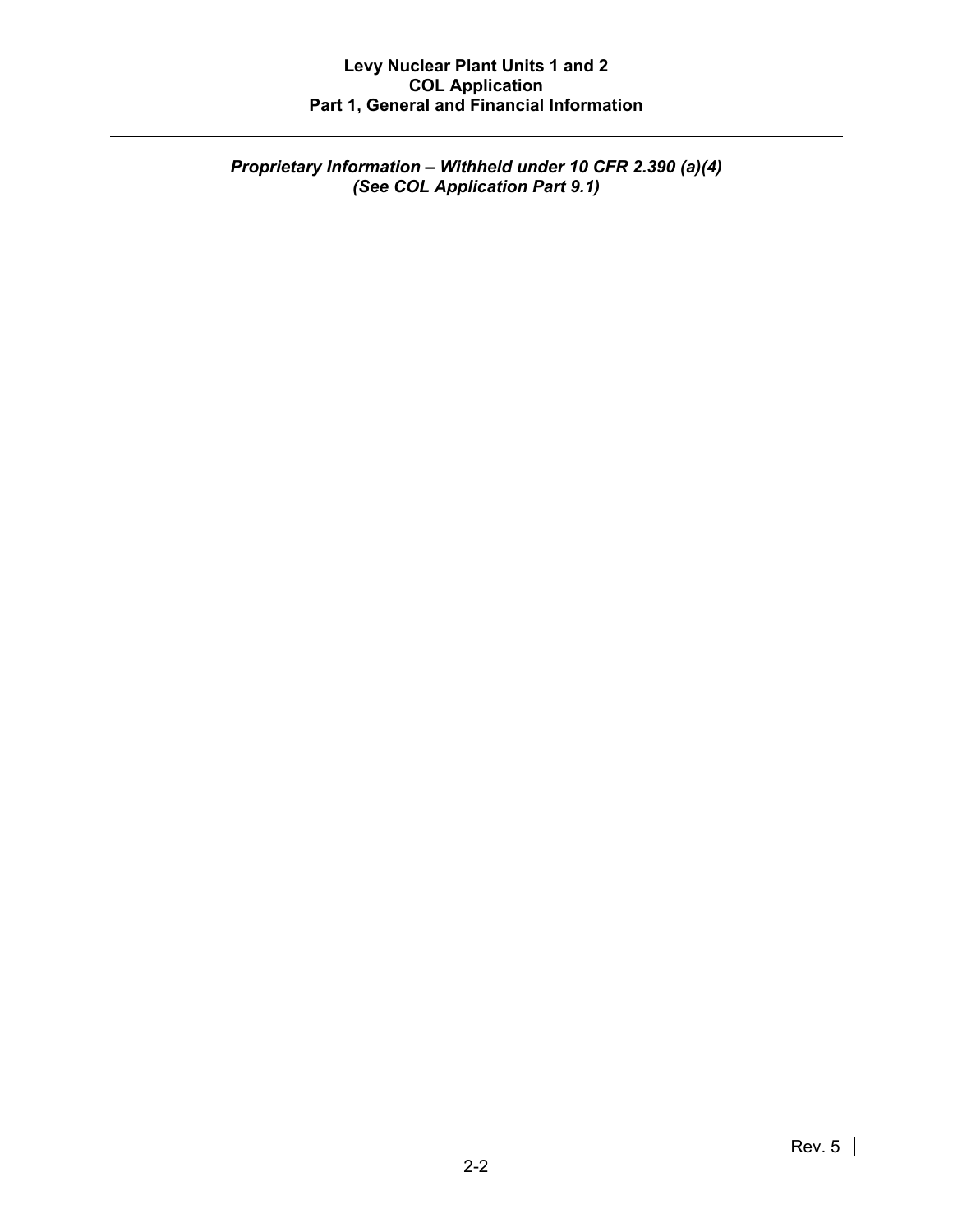*Proprietary Information – Withheld under 10 CFR 2.390 (a)(4) (See COL Application Part 9.1)*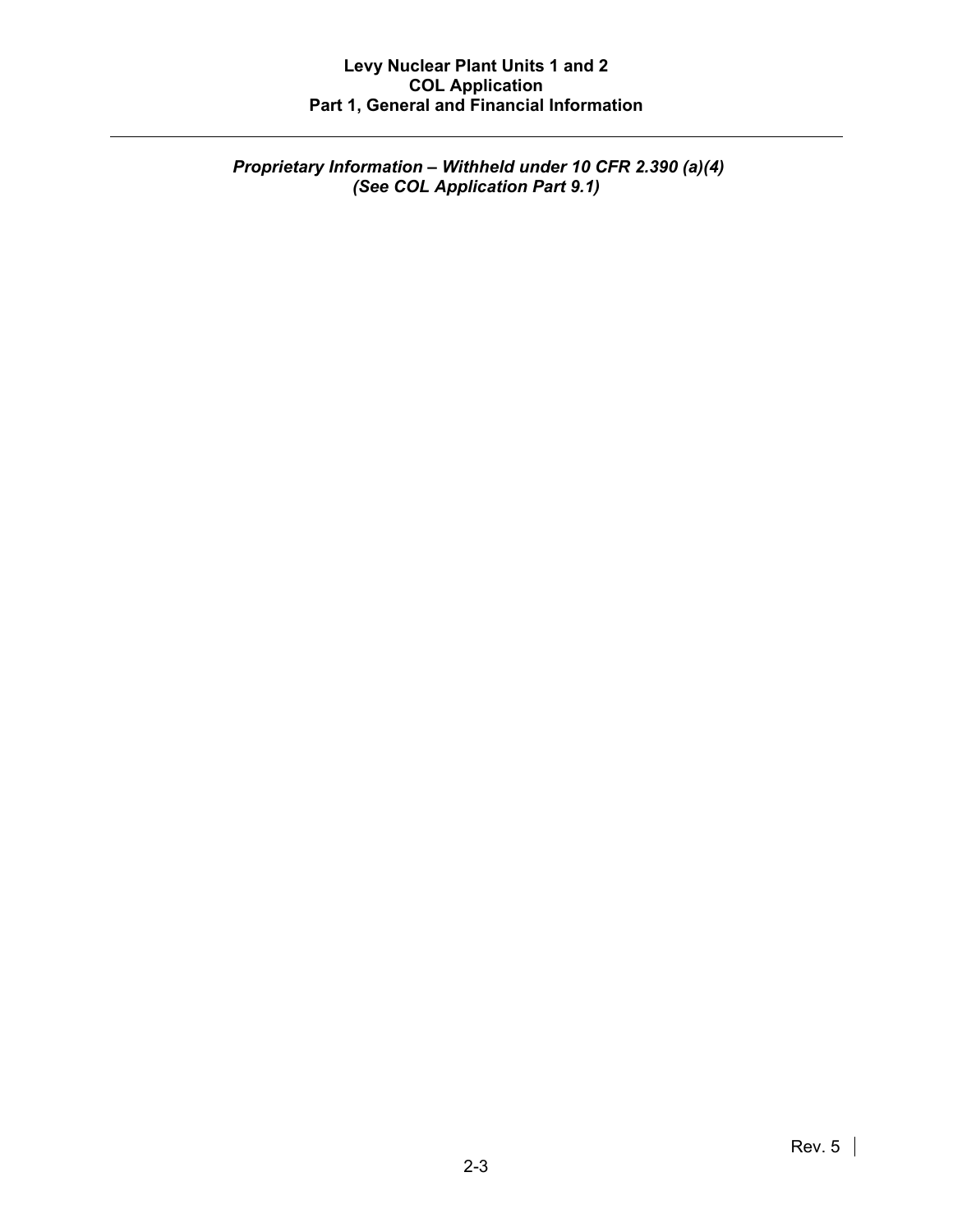### 2.2 OPERATING COSTS

Duke Energy Florida, Inc. (DEF) is a wholly owned subsidiary of Duke Energy Corporation. Duke Energy Florida, Inc. is an electric utility as defined in 10 CFR 50.2. DEF generates and distributes electricity and recovers the cost of this electricity through cost-of-service based rates established by the FPSC, and FERC. Thus, as addressed in 10 CFR 50.33(f), estimates of operating costs for the first 5 years of operation are not required to be submitted.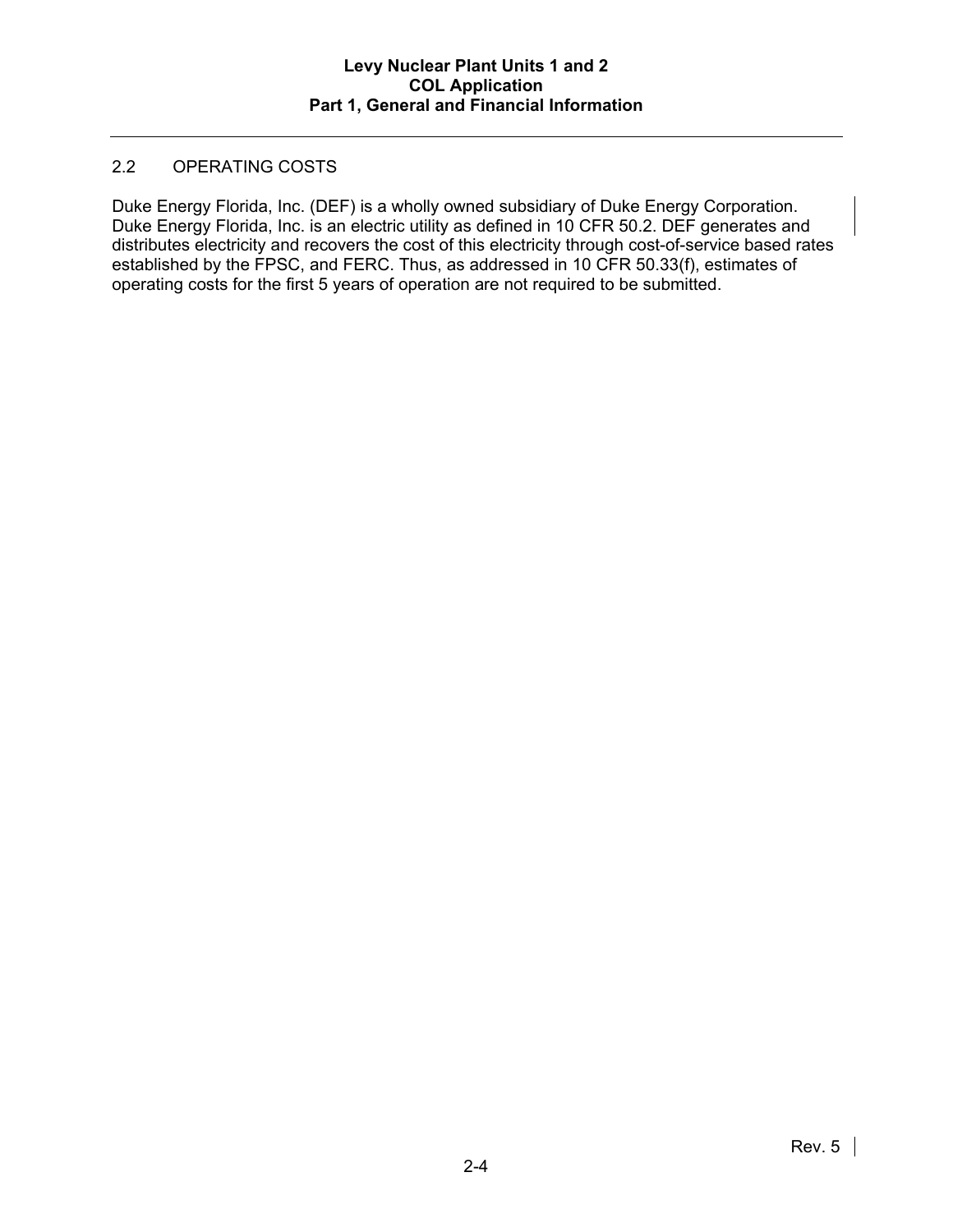# 3.0 DECOMMISSIONING FUNDING ASSURANCE

In accordance with 10 CFR 50.33(k) and 10 CFR 50.75(b), a decommissioning report is provided as Appendix A. This report certifies that decommissioning will be provided in an amount no less than the amount required by 10 CFR 50.75(c)(1) adjusted using a rate at least equal to that stated in 10 CFR 50.75(c)(2). This amount is currently \$373,401,957 for each unit. Updated certifications and financial instruments will be submitted in accordance with 10 CFR 50.75(e)(3); and after the NRC publishes notice in the Federal Register under 10 CFR 52.103(a), the decommissioning funding amount will be adjusted using a rate at least equal to that stated in 10 CFR 50.75(c)(2). The decommissioning funding amount will be covered by DEF by the external sinking fund method. DEF will collect decommissioning funding contributions through regulated, cost-of-service based rates.

# 3.1 DECOMMISSIONING COSTS AND FUNDING - STATUS REPORTING

In accordance with 10 CFR 50.75(e)(3), DEF will, two years before and one year before the scheduled date for initial loading of fuel, submit a report containing a certification updating the information described in 10 CFR 50.75(b)(1). DEF will periodically report on the status of decommissioning funding on LNP 1 and 2.

### 3.2 RECORDKEEPING PLANS RELATED TO DECOMMISSIONING FUNDING

In accordance with 10 CFR 50.75(g), DEF will retain records, until the termination of the license, of information important to the safe and effective decommissioning.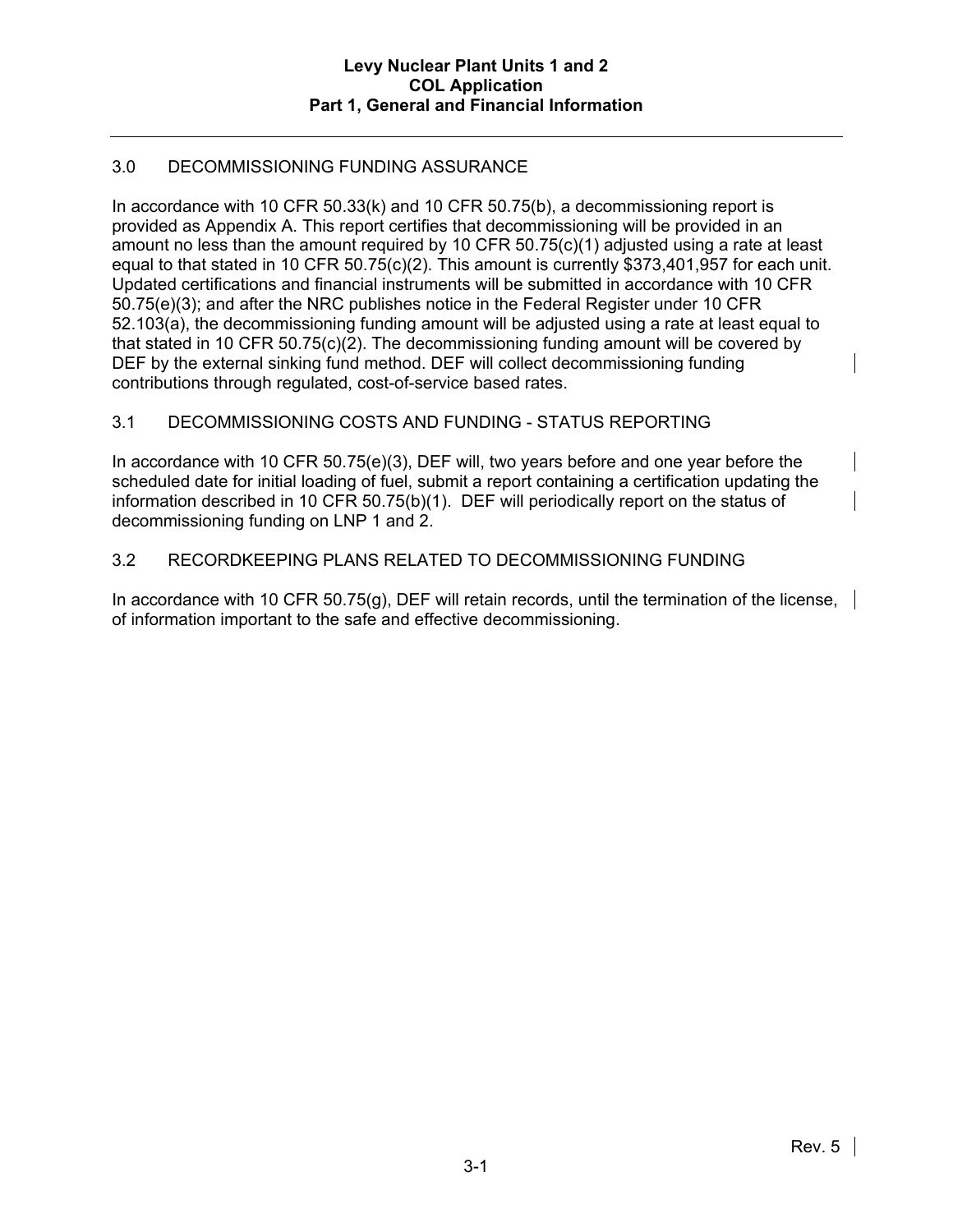### 4.0 RESTRICTED DATA AND CLASSIFIED NATIONAL SECURITY INFORMATION

The combined license application for LNP 1 and 2 does not contain any Restricted Data or other Classified National Security Information, nor does it result in any change in access to any Restricted Data or National Security Information. In addition, it is not expected that activities conducted in accordance with the proposed combined license will involve such information. However, in the event that such information does become involved, and in accordance with 10 CFR 50.37, "Agreement limiting access to Classified Information," DEF will not permit any individual to have access to, or any facility to possess, Restricted Data or Classified National Security Information until the individual and/or facility has been approved for such access under the provisions of 10 CFR 25, "Access Authorization," and/or 10 CFR 95, Facility Security Clearance and Safeguarding of National Security Information and Restricted Data."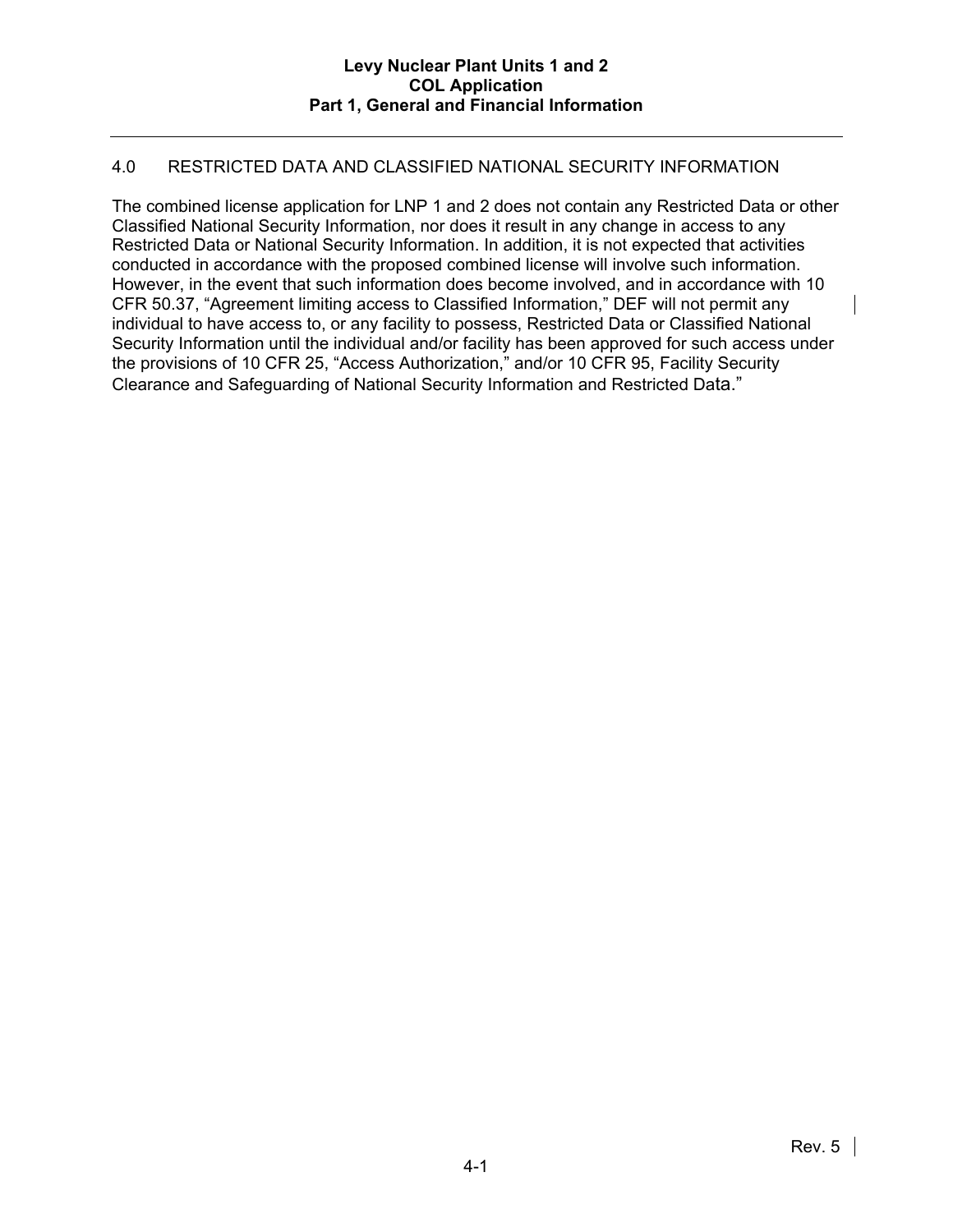### APPENDIX A DECOMMISSIONING REPORT

Table A-1 provides the estimate of the total decommissioning costs, in 2007 dollars, for each LNP unit, using the formula given in 10 CFR 50.75. This is based on a thermal power rating for the AP1000 of 3400 Megawatts, thermal (MWt).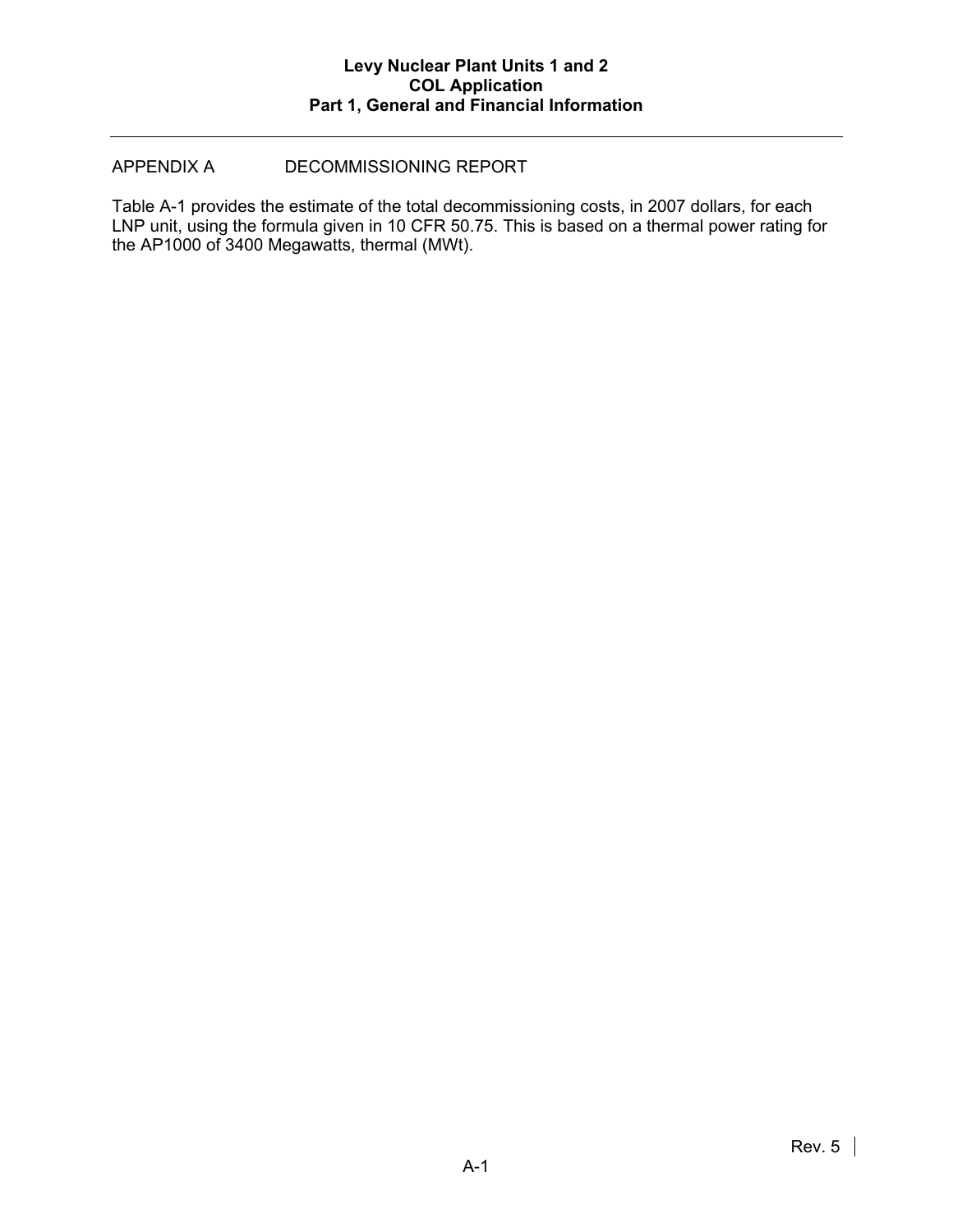| <b>Table A-1</b><br>Decommissioning Costs per Unit for LNP 1 and 2                            |                                                                                                                             |              |                                                                                                                                      |                   |                           |            |                                          |                                                                                                               |
|-----------------------------------------------------------------------------------------------|-----------------------------------------------------------------------------------------------------------------------------|--------------|--------------------------------------------------------------------------------------------------------------------------------------|-------------------|---------------------------|------------|------------------------------------------|---------------------------------------------------------------------------------------------------------------|
| - DECEMBER 2007 UPDATE -                                                                      | Levy AP1000 NUCLEAR POWER UNIT (PWR)<br><b>CALCULATION OF CERTIFICATION AMOUNT</b><br>PER THE NUCLEAR REGULATORY COMMISSION |              |                                                                                                                                      |                   |                           |            |                                          |                                                                                                               |
|                                                                                               |                                                                                                                             |              |                                                                                                                                      |                   |                           |            |                                          |                                                                                                               |
|                                                                                               | NRC REQUIRED MINIMUM DECOMMISSIONING AMOUNTS APPLICABLE (based on 10 CFR 50.75(c))*                                         |              |                                                                                                                                      |                   |                           |            |                                          |                                                                                                               |
|                                                                                               |                                                                                                                             |              |                                                                                                                                      |                   |                           |            |                                          | MINIMUM AMOUNT (JAN. 1986 DOLLARS) REQUIRED TO DEMONSTRATE REASONABLE ASSURANCE OF FUNDS FOR DECOMMISSIONING: |
|                                                                                               | Planned Reactor Power = 3400 MWt<br>NRC Minimum Amount                                                                      |              |                                                                                                                                      | $=$               | \$105,000,000             |            |                                          |                                                                                                               |
| Cost Elements in 1986 dollars:                                                                |                                                                                                                             |              |                                                                                                                                      |                   |                           |            |                                          |                                                                                                               |
| FORMULA*<br>$=$                                                                               | $.65L + .13E + .22B$                                                                                                        |              | L = ESCALATION FACTOR FOR<br>LABOR<br>E = ESCALATION FACTOR FOR<br><b>ENERGY</b><br>B = ESCALATION FACTOR FOR WASTE<br><b>BURIAL</b> |                   |                           |            |                                          |                                                                                                               |
|                                                                                               | LABOR COSTS<br><b>ENERGY COSTS</b><br><b>WASTE BURIAL</b>                                                                   |              | .65 x \$105,000,000<br>$.13 \times $105,000,000$<br>.22 x \$105,000,000                                                              |                   | $=$<br>$=$<br>$=$         |            | \$68,250,000<br>13,650,000<br>23,100,000 |                                                                                                               |
|                                                                                               |                                                                                                                             |              |                                                                                                                                      |                   |                           |            | \$105,000,000                            |                                                                                                               |
|                                                                                               | <b>ESCALATION OF COST FACTORS TO DECEMBER 2007:</b>                                                                         |              |                                                                                                                                      |                   |                           |            |                                          |                                                                                                               |
| <b>LABOR</b>                                                                                  |                                                                                                                             |              | \$68,250,000 x                                                                                                                       |                   | 106.7 x 1.98 /100         | (1)        | Ξ.                                       | \$144,189,045                                                                                                 |
| ENERGY (2)                                                                                    | .58P x \$13,650,000<br>.42F x \$13,650,000                                                                                  | $=$<br>$=$   | 7,917,000<br>5,733,000                                                                                                               | X<br>$\mathsf{x}$ | 180.5/114.2<br>230.6/82.0 | (2)<br>(2) | $=$<br>$=$                               | 12,513,297<br>16,122,315                                                                                      |
| WASTE BURIAL                                                                                  |                                                                                                                             |              | \$23,100,000                                                                                                                         |                   | x 8.683/1.000             | (3)        | Ξ.                                       | 200,577,300                                                                                                   |
| <b>MINIMUM AMOUNT OF DECOMMISSIONING COSTS</b><br>\$373,401,957<br>(IN DECEMBER 2007 DOLLARS) |                                                                                                                             |              |                                                                                                                                      |                   |                           |            |                                          |                                                                                                               |
|                                                                                               |                                                                                                                             |              |                                                                                                                                      |                   |                           |            |                                          | <b>MINIMUM AMOUNT</b><br><b>OF</b>                                                                            |
|                                                                                               |                                                                                                                             |              |                                                                                                                                      |                   |                           |            |                                          | <b>DECOMMISSIONING</b><br><b>COSTS</b>                                                                        |
|                                                                                               |                                                                                                                             |              |                                                                                                                                      |                   | <b>PERCENTAGE</b>         |            |                                          | <b>PER NRC</b><br><b>FORMULA</b>                                                                              |
|                                                                                               | <b>PARTICIPANTS</b>                                                                                                         |              |                                                                                                                                      |                   | <b>SHARE</b>              |            |                                          | (DECEMBER 2007<br><b>DOLLARS)</b>                                                                             |
|                                                                                               | Power Agency                                                                                                                |              |                                                                                                                                      |                   | 0.0000%                   |            |                                          | \$0                                                                                                           |
|                                                                                               |                                                                                                                             |              | SUBTOTAL - PARTICIPANTS                                                                                                              |                   | 0.0000%                   |            |                                          | \$0                                                                                                           |
|                                                                                               | PROGRESS ENERGY FLORIDA                                                                                                     |              |                                                                                                                                      |                   | 100.0000%                 |            |                                          | \$373,401,957                                                                                                 |
|                                                                                               |                                                                                                                             | <b>TOTAL</b> |                                                                                                                                      |                   | 100.0000%                 |            |                                          | \$373,401,957                                                                                                 |